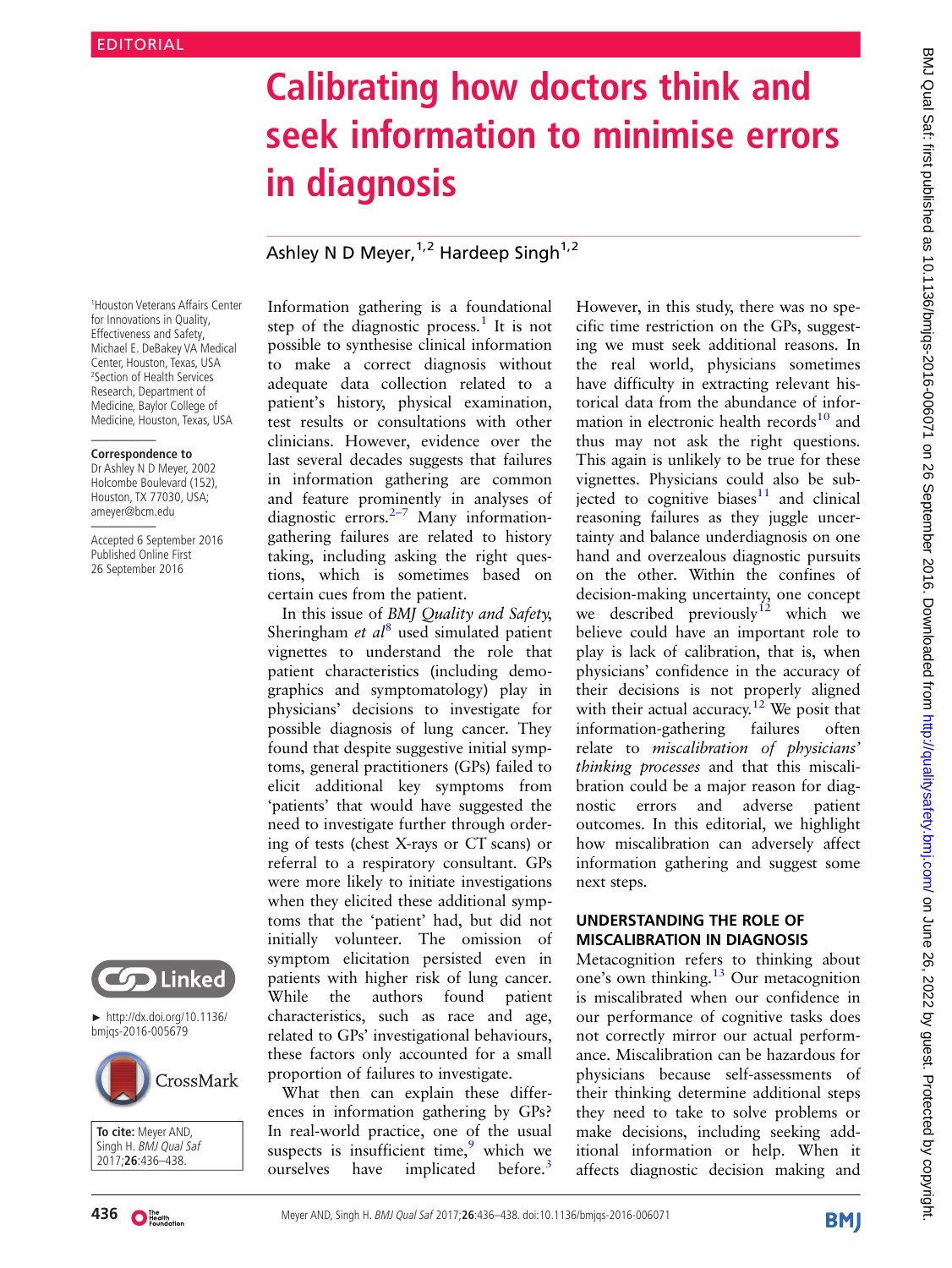clinical problem solving, it could lead to erroneous diagnoses.

Miscalibration can manifest as either overconfidence, where confidence is higher than it should be given performance, or as underconfidence, where confidence is lower than it should be given performance. In the realm of diagnostic error, overconfidence has been touted as the more insidious problem.<sup>[14](#page-2-0)</sup> However, both forms of miscalibration can adversely affect information gathering and thus diagnostic decision making. For example, when underconfident, physicians might collect too much data and over investigate through unnecessary tests or referrals, leading to increased healthcare costs.

When physicians are miscalibrated about their decision-making processes in the overconfident direction, they lack awareness about the need to (1) continue seeking information or (2) obtain the help they need to ultimately make correct diagnoses for patients.[12](#page-2-0) Both of these situations are associated with diagnostic errors. Thus, when overconfident physicians arrive at (incorrect) diagnoses, they might 'stop short' or fall prey to premature closure in the search for information or for explanations to patients' health problems. Specifically, when overconfident, physicians might curtail questioning about patients' histories or symptoms, they might stop seeking additional information from patients' health records and they might order fewer tests in a failure to properly disconfirm or examine competing hypotheses. In a previous study, we found that even as additional diagnostic information became available (eg, new test results), physicians tended to stay overconfident and not change their diagnoses, suggesting that they may not use the additional information to improve their calibration or diagnostic accuracy.<sup>[12](#page-2-0)</sup>

Miscalibration as overconfidence may also be a precursor to failure to seek additional diagnostic help from text resources, search engines, computerised diagnostic decision support and reaching out to other physicians through either informal consultations or referrals[.12](#page-2-0) Despite the availability of these resources, the potential for these resources is often not achieved, partly because of workflow issues<sup>15</sup> or perceptions of looking incompetent in front of patients.<sup>[16](#page-2-0)</sup>

### HOW DO PHYSICIANS BECOME BETTER CALIBRATED?

If physicians' miscalibration can adversely affect information acquisition and thus accuracy of diagnoses, what should be next in our scientific pursuit of making physicians better calibrated? While research on this question is very much in its infancy, we propose several avenues for further exploration.

Learning from errors or obtaining feedback has been suggested for improving calibration related to diagnostic decision making $17$  and has long been successfully used in the field of cognitive psychology.<sup>18</sup>

Furthermore, additional analyses of our own work on calibration show physicians working in academic environments have better calibration than their nonacademic peers. $12$  This might be because academicians are involved in more educational activities, continuous learning and feedback through the teaching of medical students, interns, residents and fellows. These activities might force the academic physicians to examine and improve on their own diagnostic decisionmaking processes, thus fostering better understanding of their performance and how they can improve. In addition, physicians in academic settings might have more exposure to patients with conditions that are 'diagnostic challenges' and might receive more rapid feedback from specialists or results from investigations (especially in inpatient settings) when compared with physicians in community-based or outpatient settings. The latter might receive less structured or delayed feedback of patients' diagnostic outcomes, especially when 'diagnostic challenges' are referred to academic tertiary care centres. Exact mechanisms for the difference between academic and non-academic physicians are conjectural, and additional research is needed on how to develop meaningful feedback and test its effectiveness on calibration.

For example, figuring out how to provide effective, systematic feedback related to diagnostic decision making is a challenge in itself. Research shows that feedback that is timely, given by a trusted source and is actionable is most effective.<sup>[19](#page-2-0)</sup> Determining the content of the feedback to make it actionable might be the biggest hurdle for improving calibration in diagnostic decision making. To make feedback and learning actionable, it might have better utility if aimed at not just physicians' diagnostic *outcome* performance (error, delayed or wrong diagnosis), but rather at diagnostic process performance, such as information-gathering performance. It is also unknown if feedback on a specific case will transfer to learning more generally<sup>20</sup> or if feedback will lead to physicians' hypervigilance and as a result, excessive investigations. Nonetheless, the use of simulated patient cases, such as those used in Sheringham et al's study, might make a worthy medium to deliver such feedback when the specifics regarding effective content are determined.

An additional avenue that could be explored for improving physician calibration in diagnosis is the use of diagnostic decision support early on in the datagathering process. For instance, physicians should be encouraged to consult online diagnostic decision support engines that generate lists of possible diagnoses for consideration based on their patients' symptoms and, ideally, this list could be automatically generated through decision support embedded into the electronic health record. Studies show that diagnostic accuracy improves when physicians use decision support in the early phases of diagnosis where hypotheses are still being formed $2<sup>1</sup>$  and this decision